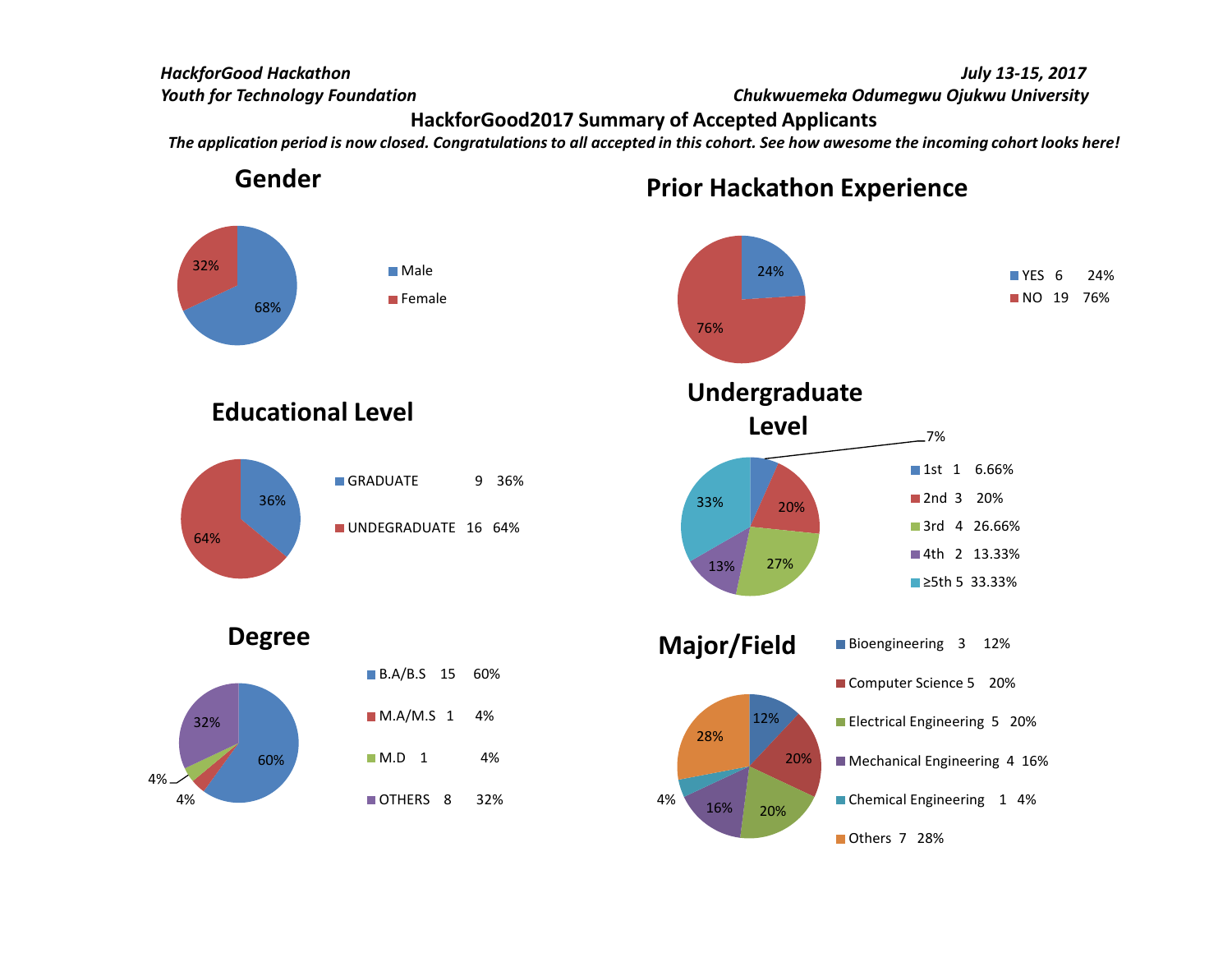HackforGood HackathonYouth for Technology Foundation

 July 13-15, 2017 Chukwuemeka Odumegwu Ojukwu University

HackforGood Summary of Accepted Applicants

For What Sector Does Your

Do You Have a Project Idea?









#### Backend Programming





#### Electronics (Embedded System)

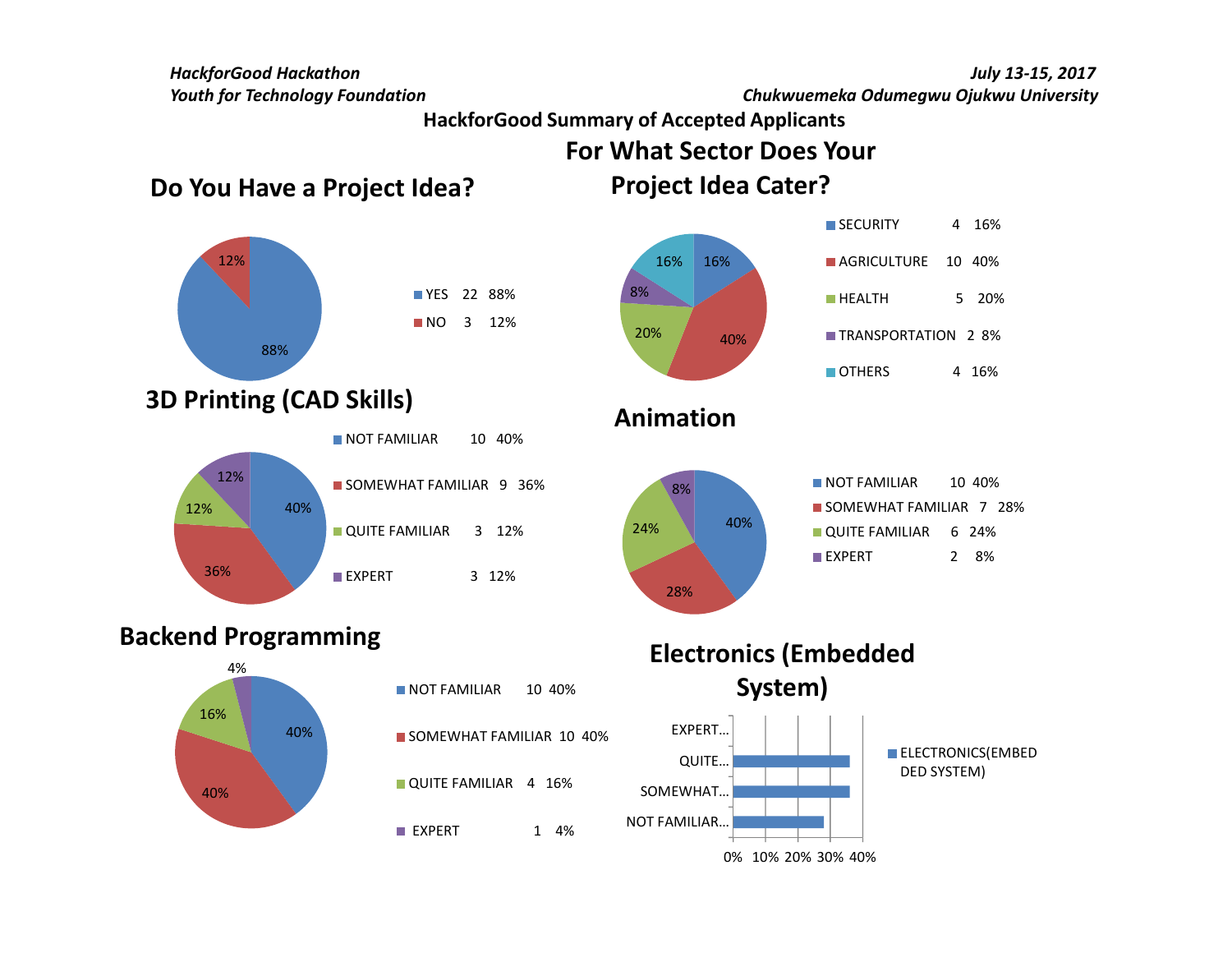July 13-15, 2017

Chukwuemeka Odumegwu Ojukwu University

HackforGood Summary of Accepted Applicants

## Prior Engineering Design

Courses



# Frontend Programming



#### Game Development



## Graphic Design



### Mechanical Engineering



| NOT FAMILIAR            | 11 | 44% |
|-------------------------|----|-----|
| SOMEWHAT FAMILIAR 8 32% |    |     |
| QUITE FAMILIAR 5        |    | 20% |
| $\blacksquare$ EXPERT   | 1  | 4%  |

### Product Design (HCD)